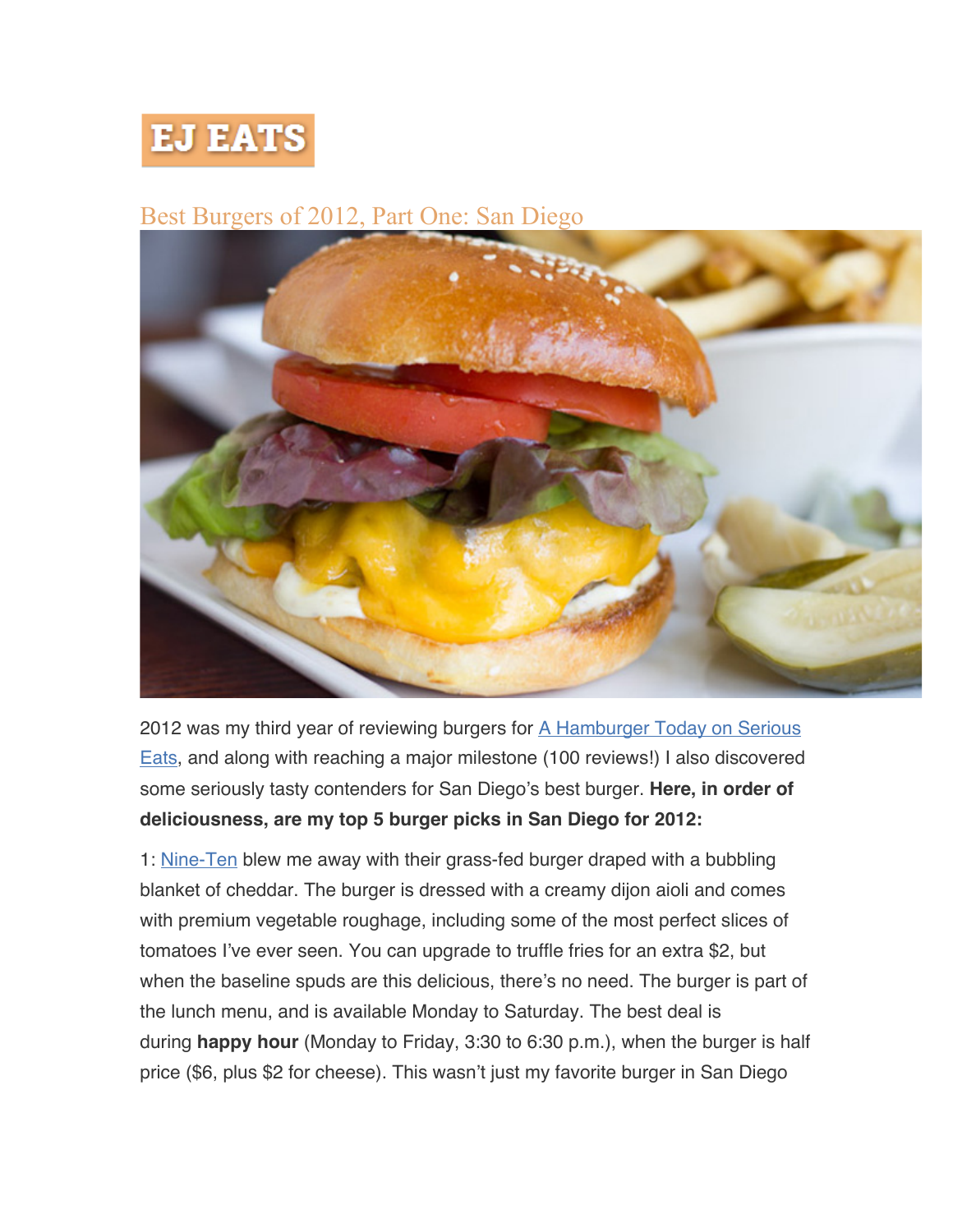for 2012, it was my favorite burger in San Diego, *ever*. Need more convincing? Read the full review on AHT.



2. The brunch burger at The Red Door sounds overwhelming, but even though there's so much going on, it all works. The half pound patty is topped with a fried egg, hollandaise sauce, bacon, aged white cheddar, and the standard veggies. It looks like a big and sloppy burger, but the construction and execution are so precise that sticking out your pinkie while taking down this glorious beast wouldn't seem crazy (ok, maybe a little). Grab one on Sunday from 10 am. to 2:30 p.m. Full AHT review here.

3. Earlier this year, the U-T reported that after a food blogger praised the burger at Carnitas' Snack Shack, the pint-sized eatery tripled their ground beef output from 40 lbs a week to 120 lbs. I can't say for certain, but I'm 99% sure that